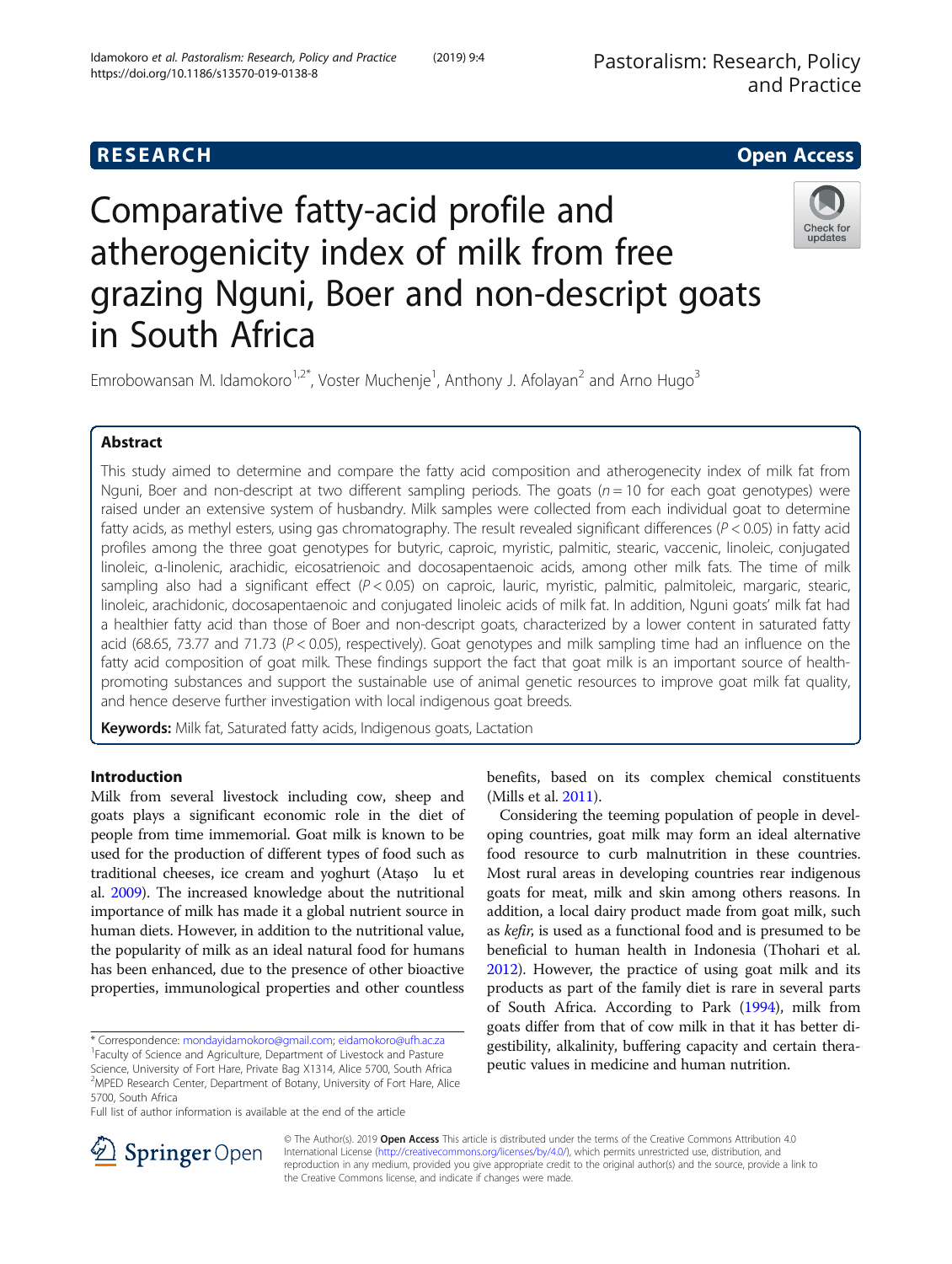The health benefits of milk are due to its nutrient composition including proteins (Mills et al. [2011\)](#page-6-0), lactose, vitamins, minerals (Tsiplakou and Zervas [2008](#page-7-0)) and fats embedded in different proportions in the milk, and these constituents are dependent on different livestock species (Simopoulos [2002](#page-7-0)). Judging from the nutritional point of view, fatty acid (FA) composition is one of the essential components of milk with crucial health benefits when considering it as food for humans. In recent years, attention by researchers has focused on milk's fatty acid content and its diverse implications on human health.

Worthy of note is that several studies have reported findings on the use of supplementary feed to manipulate the composition of fatty acids in ruminant milk, so as to reduce any possible health risk of milk for human consumption (Chilliard and Ferlay [2004](#page-6-0)). Notwithstanding, there is scarcity in the number of studies that have reported findings on the fatty acid composition in milk of free-ranging goats, which mainly meet their nutrient requirements through grazing or browsing on available open land (veld in South Africa) (Tsiplakou et al. [2006](#page-7-0); D'urso et al. [2008](#page-6-0)). Research of this nature is of particular significance to the sustainability of goat husbandry (as they depend very much on grazing), because grazing plays an important ecological role and contributes to the production of milk and its products in many countries. Furthermore, studies have shown that the fatty acid profile of animal milk fat is very important to consumers, due to its positive influence on human health (Mills et al. [2011\)](#page-6-0). The present study was, therefore, aimed to determine and compare the changes in milk fatty acid composition and atherogenicity index of free-grazing indigenous South African goats at different milk sampling periods.

#### Study area

The study was conducted in the central eastern Cape Province of South Africa. The geographical location of the area falls within longitude 32° 78′ E and latitude 26° 85′ S with an altitude of about 450–500 m above sea level and a mean annual rainfall of 480 mm. The annual mean temperature of the area is about 18.7 °C. Before the start of the study, an ethical clearance certificate (MUC0815IDA01) was obtained from the University of Fort Hare. The study was carried out between the months of May and September 2016. The area lies in the False Thornveld of the eastern Cape of South Africa, which is historically known to be heavily stocked with ruminant animals including goats, sheep and cattle on a yearly basis (Mucina and Rutherford [2011](#page-6-0)). The major vegetation of the area includes grass species such as Cympopogon plurinodis, Sporobolus africanus, Aristida congesta, Cynodon dactylon, Themeda triandra, Sporobolus fimbriatus, Digitaria eriantha and Eragrostis. The predominant tree plants in the area are Vachellia karroo (Acacia karroo), Maytenus polyacantha and Scutia myrtina (Mucina and Rutherford [2011;](#page-6-0) Idamokoro et al. [2016](#page-6-0)). Goats are customarily allowed to browse and graze in the morning hours (0900 h) and are returned to their kraals (enclosures) before sunset (at about 1600 h) usually by a herd man. The area is characterized by different seasons including winter (May–July), spring (August–September), summer (October–January) and autumn (February–April).

### Material and methods Experimental animals

A total of 30 healthy goats from three different genotypes, namely Nguni (10), non-descripts (10) and Boer (10), were randomly selected from local goat farmers. The goats used for the study were selected and monitored during their late trimester until their late lactation period which spanned the 5 months of the study investigation. A pregnancy diagnosis test was carried out on the goats to determine their stage of pregnancy using an ultra-scanning machine (Colour Doppler Ultrasound System for Veterinary; model number: EC30 Vet; Zhuhai Ecare Electronics Science and Technology Co., Ltd., Beijing, China). The average age of all the goats used in the study was 5 years, and the selected goats have kidded at least once before. The average weight of the goats was 40.07 kg.

#### Milk sample collection

Milk samples were collected from non-dairy goat breeds (i.e. Nguni (10), non-descripts (10) and Boer (10) goats) within a 40-km radius within the study site at central Eastern Cape, South Africa. Milk samples were collected by hand milking once a day (between 0800 and 0900 h) from the different goat genotypes. Before milking, goat teats were cleaned with cotton wool and methylated spirit to remove any form of dirt. Milk samples of about 45 ml were collected in a 50-ml sterile plastic bottle and kept in a cooler box before taking them to the laboratory for analyses. Milk samples were collected twice at two sampling periods during lactation which represents the early and late lactation periods (i.e. at weeks 2 and 6).

#### Determination of fatty acid in milk

The method of Folch et al. [\(1957\)](#page-6-0) was used to determine the total lipid from milk samples using methanol and chloroform in a ratio of 1:2. A concentration (0.001%) of butylated hydroxy-toluene was added to the methanol and chloroform mixture to obtain fat extracts. Fat extracts in a vacuum were dried in a rotary evaporator and again dried overnight using phosphorus pentoxide as moisture adsorbent in an oven (in a vacuum) at 50 °C (Nantapo et al. [2014\)](#page-6-0). The total extractable fat content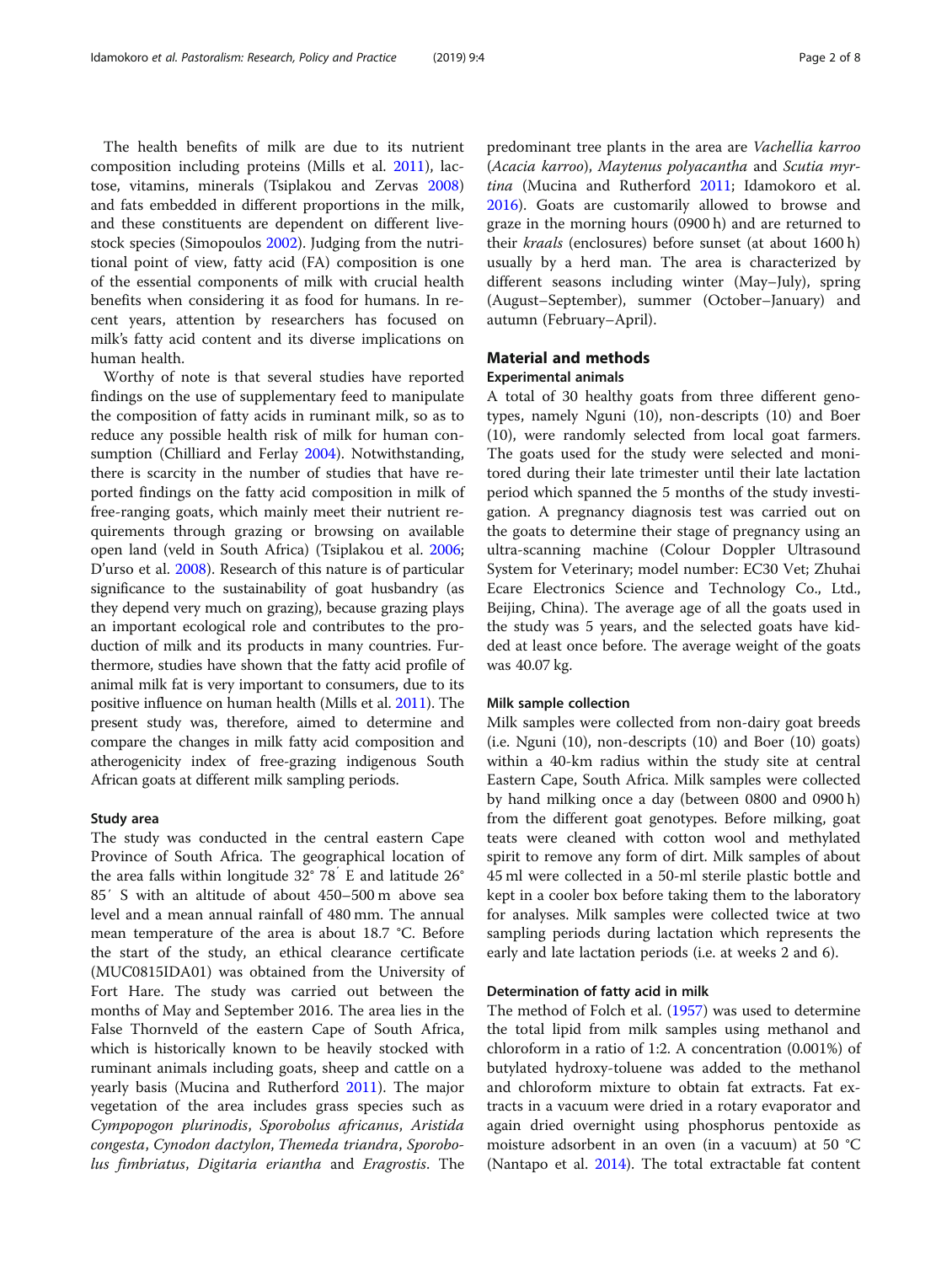(EFC) of the milk samples was determined by means of gravity and was expressed as % fat  $(w/w)$  per 100 g of milk. The fat-free dry matter (FFDM) content of milk was determined after the extraction of fat content, and the residue weighed on a filter paper after drying. The FFDM was calculated using the difference in weight of the initial milk sample before and after drying in the oven, and it was expressed as % FFDM  $(w/w)$  per 100 g milk. The moisture content of the milk sample was obtained using the formula as follows: 100% − % lipid − % FFDM. The moisture content was expressed as % moisture  $(w/w)$ per 100 g of the milk sample. From the extracted fat, 10 mg of total lipid was transferred by means of a disposable glass Pasteur pipette into a Teflon-lined screw-top test tube. Fatty acids were determined from the fat extracts by trans-esterification to form methyl esters using the method as described by Park and Goins ([1994\)](#page-7-0). This was done by using 0.5 N of NaOH in a mixture of 14% boron trifluoride and methanol solution. The fatty acids in the milk sample extracts were then quantified using a Varian GX 3400 GC with a flame ionization detector, by means of a fused silica capillary column, Chrompack CPSIL 88 (100-m length, 0.25-μm ID with 0.2-μm film thicknesses). The column temperature used for the fatty acids in milk ranged between 40 and 230 °C (hold 2 min; 4 °C/min; hold 10 min). After quantification of fatty acid methyl esters,  $1 \mu$  of the sample in hexane was injected into the column (using a Varian 8200 CX autosampler) in a ratio of 100:1. The temperature of the injection port and the detector was maintained at 250 °C. Nitrogen was used as the make-up gas while hydrogen, at 45 psi, was used as the carrier gas. The chromatograms were recorded using a chromatography software known as Varian Star Chromatography Software. The fatty acid methyl ester (FAME) samples were recognized by means of comparing the relative retention times of the FAME peaks from samples obtained from the that of the standards i.e. from Sigma (Sigma-Aldrich, St. Louis, MO) (18919). Additional CLA standards were gotten from Matreya, Inc. (Pleasant Gap, PA) which include the following: trans-10, cis-12 18:2 isomers, trans-9, trans-11, cis-9, cis-11, cis-9, trans-11. The fatty acid from the milk samples were calculated as the relative % of each separate fatty acid as a percentage of the total of all fatty acids found in the sample. Other known fatty acid combinations and ratios were expressed by using the fatty acid data including total polyunsaturated fatty acids (PUFA), total omega-3 fatty acids, total omega-6 fatty acids, total saturated fatty acids (SFA), total monounsaturated fatty acids (MUFA), PUFA/SFA and omega-6/ omega-3 fatty acid ratio. Atherogenicity index was calculated as the content ratio of SFA/unsaturated FA, using the following formula proposed by Ulbricht and Southgate ([1991](#page-7-0)): atherogenicity index:  $[C12 + 4 (C14) + C16]$ :(sum of unsaturated FA).

#### Statistical analysis

Data were analyzed using the general linear model procedure of the Statistical Analysis System (version 1.9 of 2007). Significant differences between the least square means for genotypes and lactation stages on fatty acid composition and atherogenicity index were performed using the PDIFF procedure of SAS. The model used is given below:

$$
Yijk = \mu + Gi + Pj + (GiPj) + eijk
$$

where  $Yijk = fatty$  acid composition and atherogenicity index of the milk samples

 $\mu$  = overall mean

 $Gi = effect$  of the *i*th goat genotype (Nguni, Boer, non-descript)

 $Pj$  = effect of the jth milk sampling time (weeks 2 and 6)

 $GiPj =$  interaction between goat genotypes and milk sampling time

 $eijk$  = random error

#### Results

The results of the study showed that goat genotypes had a significant influence  $(P < 0.05)$  on fat content of the milk (Table [1](#page-3-0)). The milk of non-descript goats had a higher mean value of fat content compared with those of Nguni and Boer goats (Table [1](#page-3-0)). The time of milk sampling had no significant influence on the fat content, fat-free dry matter content and moisture content of milk. In addition, there were no significant interactions between goat genotypes and the time of milk sampling (weeks 2 and 6) on the fat content, fat-free dry matter content and moisture content of the milk (Table [1](#page-3-0)).

Likewise, goat genotypes had a significant influence  $(P < 0.05)$  on butyric, caproic, myristic, pentadecylic, palmitic, stearic, elaidic, oleic, vaccenic, linolelaidic, linoleic, conjugated linoleic, α-linolenic, arachidic, eicosatrienoic, arachidonic, eicosopentaenoic, heneicosanoic and docosapentaenoic acids of milk as seen in Table [2.](#page-3-0) The milk from non-descript goat had higher mean values of butyric, caproic, myristic, pentadecylic, linoleic, α-linolenic, arachidic, eicosatrienoic, arachidonic, heneicosanoic and docosapentaenoic acids when compared with those from Nguni and Boer goats. Furthermore, the milk from Nguni goats had higher mean value of stearic, elaidic, oleic, vaccenic, linolelaidic and conjugated linoleic acids when compared with those from Boer and non-descript goats. Conversely, the milk from Boer goats had higher palmitic acid compared with those from Nguni and non-descript goats (Table [2](#page-3-0)).

The time of milk sampling had a significant effect  $(P < 0.05)$  on milk caproic, caprylic, capric, lauric, myristic, palmitic, palmitoleic, margaric, stearic, oleic,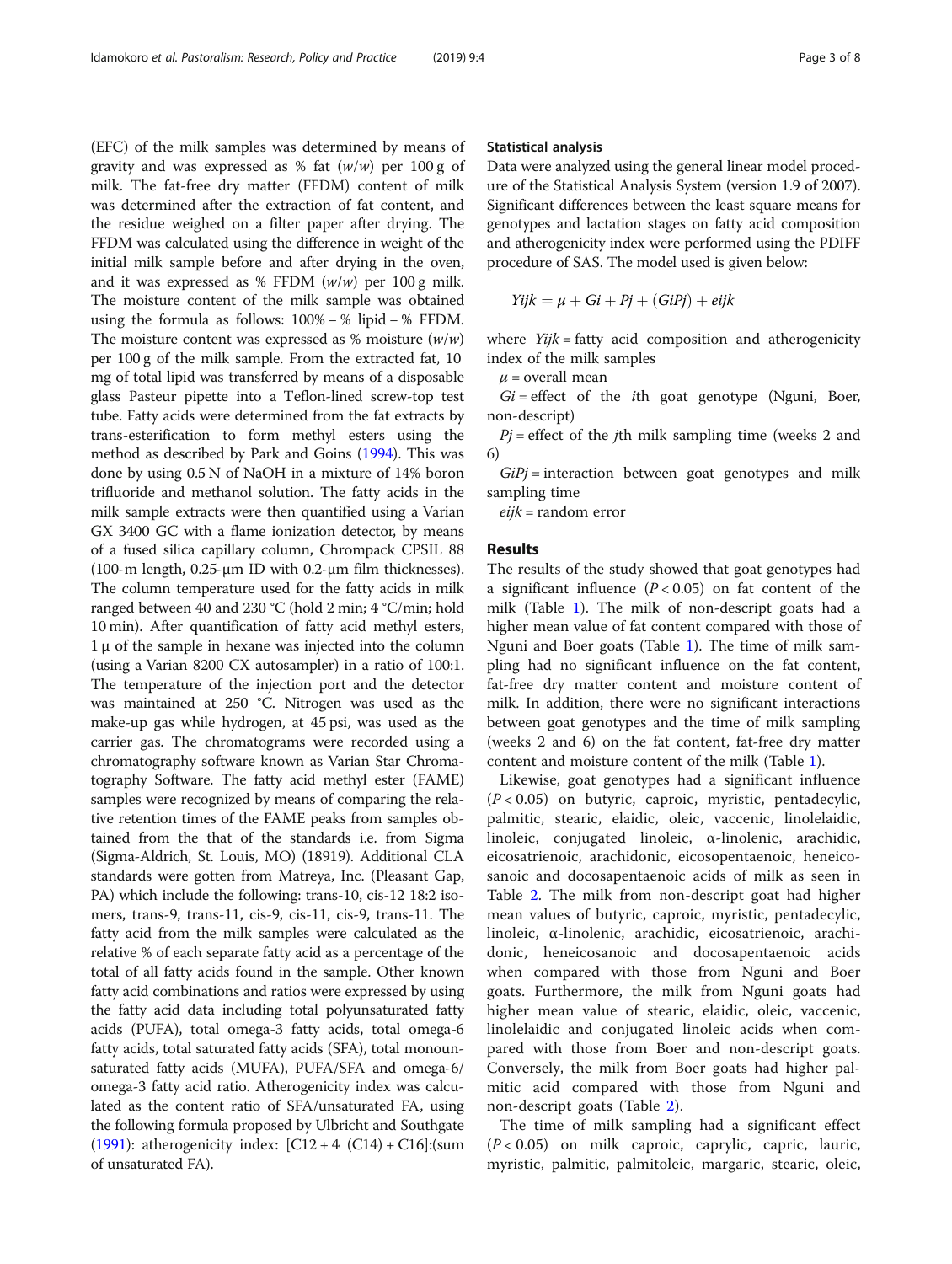| Items (g/100 g milk)        | Genotype                |                  |                    | Lactation stage       | $P$ value        |        |        |        |
|-----------------------------|-------------------------|------------------|--------------------|-----------------------|------------------|--------|--------|--------|
|                             | Nguni (10)              | Boer (10)        | Non-descript (10)  | Early                 | Late             |        |        | GxL    |
| Fat content                 | $4.30^{\circ} + 0.47$   | $2.28^b + 0.75$  | $4.56^a + 0.55$    | $3.79^{\circ} + 0.49$ | $3.64^a + 0.49$  | 0.0484 | 0.9527 | 0.8492 |
| Fat-free dry matter content | $9.00^{\circ} \pm 0.52$ | $9.26^a + 0.83$  | $10.12^a + 0.60$   | $9.79^{\circ} + 0.54$ | $913^a + 054$    | 0.3713 | 03924  | 0.9772 |
| Moisture content            | $86.64^a + 0.75$        | $88.44^a + 1.20$ | $85.30^{a} + 0.88$ | $86.40^a + 0.79$      | $87.22^a + 0.78$ | 01147  | 0.4623 | 0.9343 |

<span id="page-3-0"></span>Table 1 Effect of genotype, lactation stage and interaction between genotype and lactation stage on milk composition of freeranging indigenous goats

Mean ( $\pm$  S.E.) values within rows with different superscripts differ significantly ( $P$  < 0.05) between genotypes and lactation stages S.E. standard error

Table 2 Effect of genotype, lactation stage and interaction between genotype and lactation stage on fatty acid relative to total % fatty acid content of free-ranging indigenous goats

| FAME (% of total<br>fatty acid ratio) | Genotype                   |                         | Lactation stage                                              | $P$ value                                          |                                |        |        |              |
|---------------------------------------|----------------------------|-------------------------|--------------------------------------------------------------|----------------------------------------------------|--------------------------------|--------|--------|--------------|
|                                       | Nguni (10)                 | Boer (10)               | Non-descript (10)                                            | Early                                              | Late                           | G      | L      | $G \times L$ |
| Butyric                               | $0.66^{\mathrm{b}}\pm0.02$ | $0.69^{ab} \pm 0.03$    | $0.76^a \pm 0.02$                                            | $0.73^a \pm 0.02$                                  | $0.68^{\rm a} \pm 0.02$        | 0.0300 | 0.2116 | 0.8995       |
| Caproic                               | $1.47 \pm 0.04$            | $1.60 \pm 0.07$         | $1.64 \pm 0.05$                                              | $1.49^b \pm 0.04$<br>$1.66^a \pm 0.04$             |                                | 0.0390 | 0.0113 | 0.1959       |
| Caprylic                              | $2.23^a \pm 0.09$          | $2.43^a \pm 0.15$       | $2.14^b \pm 0.10$<br>$2.58^a \pm 0.11$<br>$2.69^a \pm 0.10$  |                                                    | 0.0835                         | 0.0004 | 0.2603 |              |
| Capric                                | $8.23^a \pm 0.41$          | $9.32^a \pm 0.66$       | $7.57^b \pm 0.43$<br>$9.44^a \pm 0.48$<br>$10.43^a \pm 0.43$ |                                                    | 0.1314                         | 0.0001 | 0.2320 |              |
| Hendecanoic                           | $0.01^a \pm 0.004$         | $0.01^a \pm 0.007$      | $0.01^a \pm 0.005$                                           | $0.01^a \pm 0.004$                                 | $0.02^a \pm 0.004$             | 0.4672 | 0.2719 | 0.1523       |
| Lauric                                | $3.39^a \pm 0.18$          | $3.80^{\rm a} \pm 0.29$ | $3.83^a \pm 0.21$                                            | $3.18^b \pm 0.19$<br>$4.17^a \pm 0.19$             |                                | 0.2427 | 0.0006 | 0.1633       |
| Tridecoic                             | $0.01^a \pm 0.004$         | $0.02^a \pm 0.007$      | $0.02^a \pm 0.005$                                           | $0.02^a \pm 0.004$<br>$0.02^a \pm 0.005$           |                                | 0.1187 | 0.9308 | 0.9036       |
| Myristic                              | $7.90^{\circ} \pm 0.33$    | $9.49^{ab} \pm 0.54$    | $9.56^{\rm a} \pm 0.39$                                      | $8.20^{\rm b} \pm 0.35$<br>$9.77^{\rm a} \pm 0.35$ |                                | 0.0038 | 0.0027 | 0.6084       |
| Myristoleic                           | $0.03^a \pm 0.009$         | $0.01^a \pm 0.01$       | $0.04^a \pm 0.01$                                            | $0.02^a \pm 0.01$<br>$0.03^a \pm 0.01$             |                                | 0.2323 | 0.6065 | 0.0965       |
| Pentadecylic                          | $0.82^c \pm 0.03$          | $0.88^{bc} \pm 0.05$    | $1.03^a \pm 0.04$                                            | $0.88^a \pm 0.03$                                  | $0.94^a \pm 0.03$              | 0.0008 | 0.2457 | 0.1756       |
| Palmitic                              | $24.79^{\circ} \pm 0.36$   | $27.99^a \pm 0.59$      | $26.07^b \pm 0.43$                                           | $25.61^b \pm 0.38$                                 | $26.94^a \pm 0.38$             | 0.0001 | 0.0179 | 0.7137       |
| Palmitoleic                           | $0.47^{\rm a} \pm 0.02$    | $0.48^a \pm 0.04$       | $0.56^{\rm a} \pm 0.33$                                      | $0.56^{\rm a} \pm 0.03$                            | $0.45^{\mathrm{b}}\pm0.02$     | 0.0905 | 0.0127 | 0.0641       |
| Margaric                              | $0.81^a \pm 0.02$          | $0.86^a \pm 0.04$       | $0.89^{\rm a} \pm 0.03$                                      | $0.97^{\rm a} \pm 0.02$                            | $0.74^b \pm 0.02$              | 0.1606 | 0.0001 | 0.0070       |
| Heptadecenoic                         | $0.19^a \pm 0.02$          | $0.19^a \pm 0.04$       | $0.23^a \pm 0.03$                                            | $0.23^{\rm a}\pm0.02$                              | $0.18^{\rm a} \pm 0.02$        | 0.6887 | 0.1581 | 0.2746       |
| Stearic acid                          | $17.92^a \pm 0.48$         | $16.19^{bc} \pm 0.76$   | $15.26^c \pm 0.56$                                           | $17.33^{\circ} \pm 0.50$                           | $15.59^b \pm 0.49$             | 0.0024 | 0.0173 | 0.6811       |
| Elaidic                               | $0.20^a \pm 0.01$          | $0.06^{\rm c} \pm 0.02$ | $0.15^{\rm b} \pm 0.01$                                      | $0.13^a \pm 0.01$                                  | $0.14^a \pm .01$               | 0.0001 | 0.7794 | 0.0455       |
| Oleic                                 | $26.59^a \pm 1.04$         | $21.90^{bc} \pm 1.66$   | $22.64^c \pm 0.1.22$                                         | $26.25^a \pm 1.09$                                 | $21.16^b \pm 1.08$             | 0.0174 | 0.0017 | 0.1744       |
| Vaccenic                              | $0.43^a \pm 0.02$          | $0.25^{bc} \pm 0.03$    | $0.26^c \pm 0.02$                                            | $0.29^{\rm a} \pm 0.02$                            | $0.33^{\rm a}\pm0.02$          | 0.0001 | 0.2171 | 0.0006       |
| Linolelaidic                          | $0.21^a \pm 0.01$          | $0.07^{bc} \pm 0.02$    | $0.11^b \pm 0.01$                                            | $0.11^a \pm 0.01$                                  | $0.15^a \pm 0.01$              | 0.0001 | 0.0524 | 0.0064       |
| Linoleic                              | $1.26^c \pm 0.08$          | $1.78^{bc} \pm 0.12$    | $1.97^{\rm a} \pm 0.09$                                      | $1.82^a \pm 0.08$                                  | $1.52^b \pm 0.08$              | 0.0001 | 0.0134 | 0.0444       |
| Conjugated linoleic acid              | $0.63^a \pm 0.04$          | $0.16^{\circ} \pm 0.06$ | $0.53^{ab} \pm 0.04$                                         | $0.38^b \pm 0.04$                                  | $0.50^{\rm a} \pm 0.04$        | 0.0001 | 0.0465 | 0.0012       |
| a-Linolenic                           | $1.09^c \pm 0.06$          | $1.12^{bc} \pm 0.10$    | $1.40^{\rm a} \pm 0.07$                                      | $1.26^a \pm 0.07$                                  | $1.15^a \pm 0.07$              | 0.0126 | 0.2882 | 0.0063       |
| Nonoadecanoic                         | $0.11^a \pm 0.01$          | $0.13^a \pm 0.02$       | $0.10^a \pm 0.01$                                            | $0.11^a \pm 0.01$                                  | $0.12^a \pm 0.01$              | 0.4942 | 0.5195 | 0.3870       |
| Arachidic                             | $0.18^c \pm 0.02$          | $0.29^b \pm 0.03$       | $0.39^a \pm 0.02$                                            | $0.30^a \pm 0.02$                                  | $0.27^{\rm a} \pm 0.02$        | 0.0001 | 0.4291 | 0.3246       |
| Eicosatrienoic                        | $0.04^{bc} \pm 0.007$      | $0.05^{\rm b} \pm 0.01$ | $0.12^a \pm 0.009$                                           | $0.07^a \pm 0.008$                                 | $0.07^a \pm 0.008$             | 0.0001 | 0.8894 | 0.7003       |
| Arachidonic                           | $0.03^{\rm c} \pm 0.006$   | $0.06^{ab} \pm 0.01$    | $0.07^{\rm a} \pm 0.007$                                     | $0.06^{\rm a} \pm 0.006$                           | $0.04^{\mathrm{b}}$ $\pm$ .006 | 0.0040 | 0.0223 | 0.9616       |
| Eicosopentaenoic                      | $0.05^{\rm a} \pm 0.006$   | $0.01^{bc} \pm 0.009$   | $0.03^b \pm 0.007$                                           | $0.04^{\rm a} \pm 0.006$                           | $0.02^a \pm 0.006$             | 0.0102 | 0.1031 | 0.8608       |
| Heneicosanoic                         | $0.04^b \pm 0.006$         | $0.02^{bc} \pm 0.01$    | $0.08^a \pm 0.007$                                           | $0.04^{\rm a} \pm 0.006$                           | $0.05^a \pm 0.006$             | 0.0001 | 0.3325 | 0.1608       |
| Docosapentaenoic                      | $0.07^{\rm b} \pm 0.009$   | $0.04^{bc} \pm 0.01$    | $0.09^a \pm 0.01$                                            | $0.09^a \pm 0.009$                                 | $0.05^{\rm b} \pm 0.009$       | 0.0176 | 0.0195 | 0.3499       |

Mean  $(\pm$  S.E.) values within rows with different superscripts differ significantly ( $P < 0.05$ ) between genotypes and lactation stages

S.E. standard error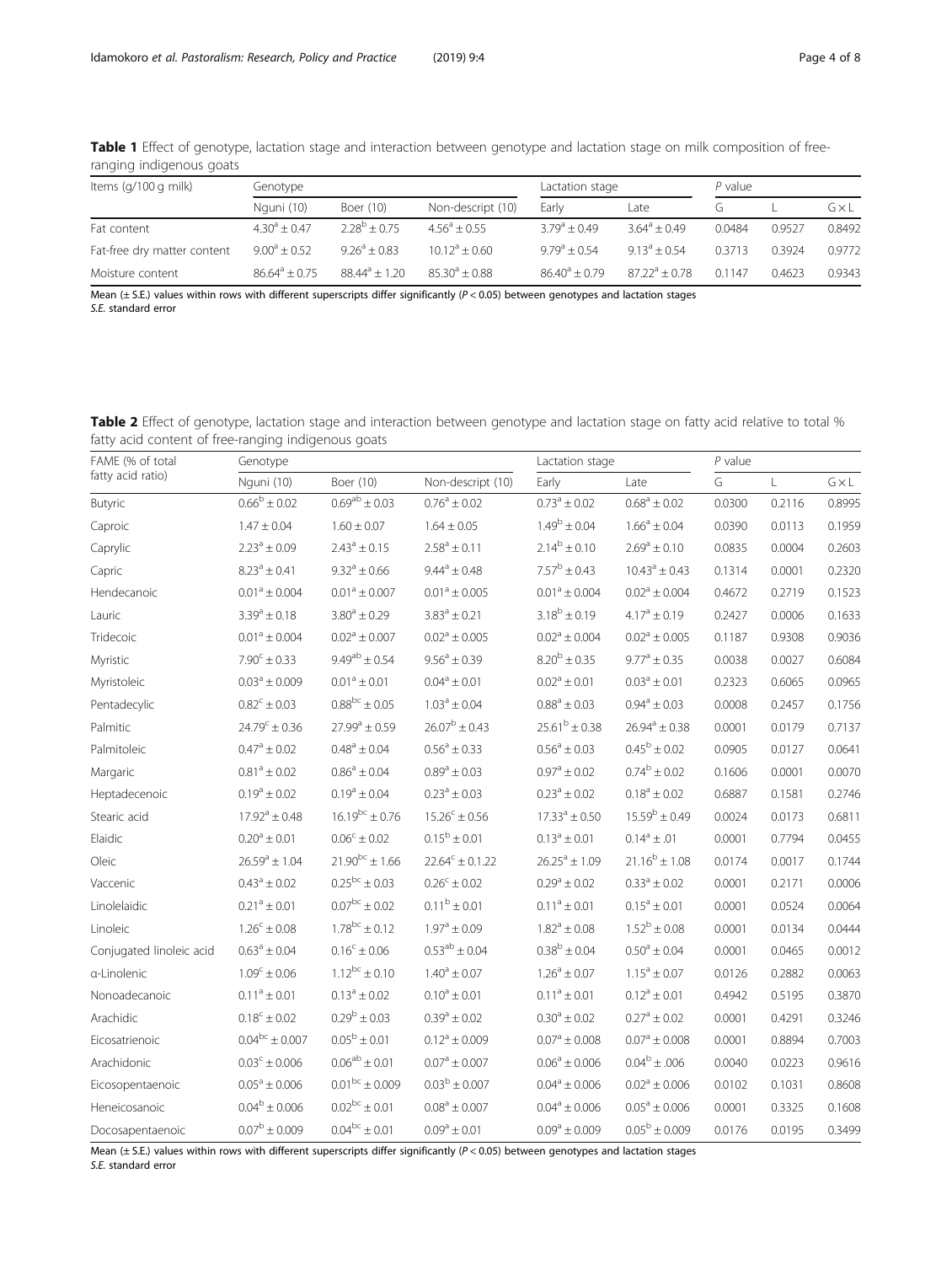linoleic, conjugated linoleic, arachidonic and docosapentaenoic acids (Table [2\)](#page-3-0). The milk during the second sampling period (6 weeks in lactation) had a higher mean value of caproic, caprylic, capric, lauric, myristic, palmitic and conjugated linoleic acids when compared with that of the first sampling period (2 weeks in lactation). Furthermore, the milk of the first sampling period (2 weeks in lactation) had a higher mean value of palmitoleic, margaric, stearic, oleic, linoleic, arachidonic and docosapentaenoic acids when compared with that of the second sampling period (Table [2\)](#page-3-0). There was a significant interaction between goat genotypes and sampling times on margaric, elaidic, vaccenic, linolelaidic, linoleic, conjugated linoleic and  $\alpha$ -linolenic acids of goat milk (Table [2\)](#page-3-0).

The results in Table 3 showed that goat genotypes had a significant influence  $(P < 0.05)$  on the milk total saturated fatty acids, total monosaturated fatty acids, total polyunsaturated fatty acids, total omega-6 fatty acids, total omega-3 fatty acids and the ratio of total polyunsaturated fatty acids and total saturated fatty acids (PUFA/ SFA). The milk from non-descript goats had higher mean value of total polyunsaturated fatty acids, total omega-6 fatty acids, total omega-3 fatty acids and the ratio of total polyunsaturated fatty acids and total saturated fatty acids compared with those from Nguni and Boer goats. Likewise, the milk of Nguni goats had higher mean value of total monounsaturated fatty acids when compared with those of Boer and non-descript goats. Table 3 also shows that the milk of Boer goats had a higher mean value of total saturated fatty acids when compared with those of Nguni and non-descript goats. There was no significant influence on the mean value of milk for total saturated fatty acids of Boer and non-descript goats.

The time of milk sampling had a significant effect  $(P < 0.05)$  on the total saturated fatty acids, the total monounsaturated fatty acids and the ratio of total polyunsaturated fatty acids and total saturated fatty acids of goat milk (Table 3). The time of the first milk sampling (2 weeks in lactation) had higher mean values in the total monounsaturated fatty acids and ratio of total polyunsaturated fatty acids and total saturated fatty acids when compared with that of the second milk sampling period. Conversely, the milk of the second sampling period (6 weeks in lactation) had a higher mean value of total saturated fatty acids compared with that of the first milk sampling period. In addition, there was a significant interaction between goat genotypes and the different milk sampling times (i.e. 2 and 6 weeks in lactation) on the total omega-3 fatty acids and ratio of n-6/n-3 fatty acids of milk fat of goats (Table 3).

#### **Discussion**

The purpose of the present study was to determine and compare the changes in the fatty acid profile and atherogenicity index of free-ranging indigenous South African goats (Nguni, Boer and non-descript goats) at different sampling periods. The husbandry of goats was based on an extensive system of production. To date, no previous data on the fatty acid composition of milk fat of Nguni, Boer and non-descript goat breeds is available in the literature. Conversely, several studies have reported the effect of breeds on milk fatty acid profile in other livestock such as ewes (Talpur et al. [2009](#page-7-0)) and cows (Myburgh et al. [2012\)](#page-6-0). However, most studies have focused on evaluating the effect of diet on fatty acid profile of milk fat in livestock (Bouattour et al. [2008](#page-6-0); Tyagi et al. [2010](#page-7-0)). Assessing the influence of breed on the fatty acid composition of milk fat has not been considered a priority. The reason for this can be explained by the fact that each breed, and indigenous ones in particular, are of interest only in the geographical area where they are raised. According to Silanikove et al. [\(2010\)](#page-7-0), milk from goats grazing on rangeland may present an ignored "treasure trove" with respect to the presence of health-promoting lipids found in them.

Table 3 Effect of genotype, lactation stage and interaction between genotype and lactation stage on selected classes of fatty acid, ratios and atherogenicity index of milk from free-ranging indigenous goats

| Fatty acid ratios                        | Genotype                  |                                            | Lactation             |                        | $P$ value             |        |        |        |
|------------------------------------------|---------------------------|--------------------------------------------|-----------------------|------------------------|-----------------------|--------|--------|--------|
|                                          | Nguni (10)                | Boer (10)                                  | Non-descript (10)     | Early                  | Late                  | G      |        | GxL    |
| Total saturated fatty acids (SFA)        | $68.65^{\circ} + 1.08$    | $73.77^a + 1.73$                           | $71.73^{ab} + 1.27$   | $6862^b + 114$         | $74.14^a + 1.12$      | 00319  | 0.0011 | 0.2455 |
| Total monounsaturated fatty acids (MUFA) | $27.92^a + 1.07$          | $22.90^{bc} \pm 1.72$ $23.90^{b} \pm 1.25$ |                       | $27.51^a + 1.13$       | $22.31^b + 1.11$      | 0.0159 | 0.0019 | 0.1958 |
| Total polyunsaturated fatty acids (PUFA) | $3.41^b \pm 0.14$         | $3.31^{bc} + 0.23$                         | $4.35^{\circ} + 0.17$ | $3.86^{\circ} + 0.15$  | $3.53^{\circ} + 0.15$ | 0.0001 | 0.1392 | 0.0626 |
| Total omega-6 fatty acids (n-6)          | $2.19^b + 0.09$           | $2.13^{bc} \pm 0.14$                       | $2.82^a + 0.10$       | $2.46^a + 0.09$        | $2.30^a + 0.09$       | 0.0001 | 0.2214 | 0.2725 |
| Total omega-3 fatty acids (n-3)          | $1.22^b + 0.07$           | $1.19^{bc} + 0.11$                         | $1.53^a + 0.08$       | $1.39^a + 0.07$        | $1.23^a \pm 0.07$     | 0.0117 | 0.1448 | 0.0110 |
| PUFA/SFA                                 | $0.05^{\text{D}} + 0.002$ | $0.04^{bc} \pm 0.003$                      | $0.06^a + 0.002$      | $0.05^{\circ} + 0.002$ | $0.04^b \pm 0.002$    | 0.0059 | 0.0337 | 0.1032 |
| $n-6/n-3$                                | $1.91^a \pm 0.07$         | $1.83^a \pm 0.12$                          | $1.94^a + 0.09$       | $1.94^a + 0.08$        | $1.94^a + 0.08$       | 0.7753 | 0.4989 | 0.0075 |
| Atherogenicity index                     | $2.34^a + 0.17$           | $2.60^{\circ} \pm 0.027$                   | $2.35^{\circ} + 0.20$ | $2.39^a + 0.17$        | $2.39^a \pm 0.17$     | 0.7025 | 0.7050 | 0.2118 |

Mean ( $\pm$  S.E.) values within rows with different superscripts differ significantly ( $P$  < 0.05) between genotypes and lactation stages

S.E. standard error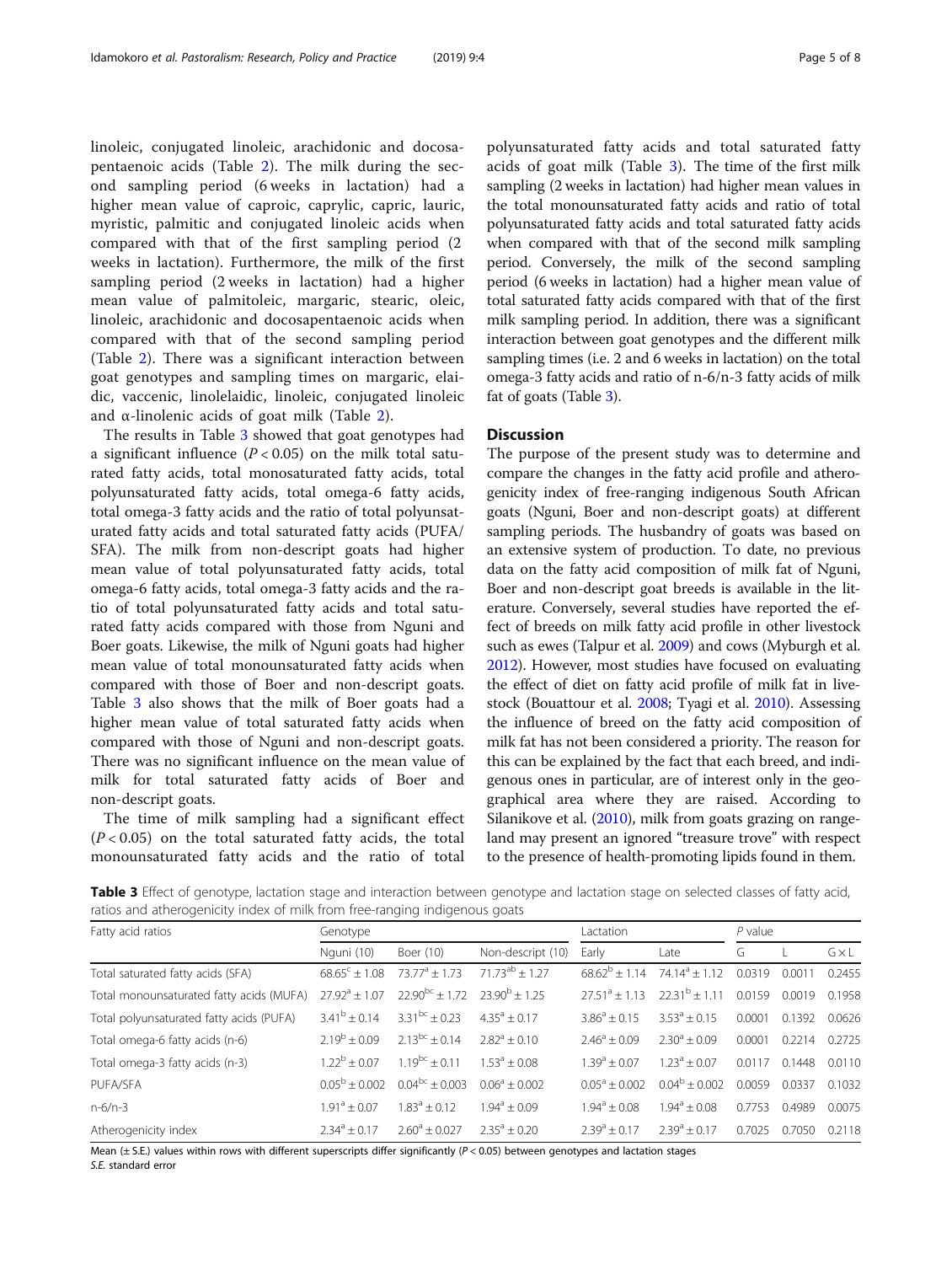Or study found that goat genotypes had a significant influence ( $P < 0.05$ ) on conjugated linoleic acid. Nguni goats had a higher mean value of conjugated linoleic acids when compared with Boer and non-descript goats. Breed effect on milk fat conjugated linoleic acid content has been reported previously both in cows (Pesek et al. [2005](#page-7-0)) and in ewes (Talpur et al. [2009\)](#page-7-0). However, studies on the effect of breed on conjugated linoleic acid for goats are scanty. On the contrary, Tsiplakou et al. [\(2006\)](#page-7-0), in their study, did not observe breed effect on the conjugated linoleic acid of milk from four sheep breeds that were maintained under identical feeding conditions.

The time of milk sampling (2 and 6 weeks in lactation) had a significant  $(P < 0.05)$  influence on caproic, caprylic, capric, lauric, palmitic, palmitoleic, margaric, oleic, linoleic and conjugated linoleic acids as observed from the current study. In line with our findings, Atașo lu et al. ([2009](#page-6-0)) in their study also reported significant influence of milk sampling time on milk fat for oleic, stearic, capric, lauric, linoleic, linolenic and conjugated linoleic acids. Furthermore, D'urso et al. ([2008](#page-6-0)), in their study, reported significant variations in some fatty acid profiles (especially, conjugated linoleic acid) at different milk sampling times. However, contrary to our findings, Tsiplakou and Zervas [\(2013\)](#page-7-0) observed that there was no significant difference in the time of milk sampling and milk fat of caproic, caprylic, capric, lauric, palmitic, palmitoleic, margaric, oleic, linoleic and conjugated linoleic acids. The reason for the variations as observed in the different studies may not be clearly understood, but could be linked to the different goat breeds used in these studies. Several studies have reported the effect of breeds on the fatty acid profiles of goats' milk (Tsiplakou et al. [2006](#page-7-0)), ewes' milk (Mierlita et al. [2011](#page-6-0); Soják et al. [2013](#page-7-0)) and cows' milk (Nantapo et al. [2014\)](#page-6-0). Another possible reason for the variations in the milk fat content (fatty acids) as reported by different authors could be attributed to the variations in the botanical and chemical compositions of the pastures grazed by the different goat breeds (Atașo lu et al. [2009](#page-6-0)). According to Demeyer and Doreau [\(1999\)](#page-6-0), difference in the stearic acid content of milk in ruminant animals depends on several factors such as the amount of polyunsaturated fatty acid in the ruminant feed, Δ9-desaturase activity in the mammary glands and bio-hydrogenation processes in the rumen.

Goat genotypes had a significant influence  $(P < 0.05)$ on the milk saturated fatty acids, with the milk from Boer goats having higher mean value (73.77%) when compared with those from Nguni (68.65%) and non-descript (71.73%) goats. The mean values of saturated fatty acids obtained from the three goat genotypes in the current study were higher when compared with those reported by Talpur et al. [\(2009\)](#page-7-0) from the milk of two different breeds of goats (Pateri and Kamori; 64.37 vs. 59.07%, respectively) and in two different breeds of ewes (Kachi and Kooka; 66.96 vs. 59.00%, respectively). In contrast to our findings, Nantapo et al. [\(2014\)](#page-6-0) reported a higher value (78.50% at late lactation) of saturated fatty acid for dairy cows raised under a pasture-based system. For milk processors, high value of saturated fatty acid in milk may improve the keeping quality and enhance shelf life due to oxidation stability, but may be detrimental to human health by increasing the chances of cardiovascular diseases.

The mean values of myristic acid obtained from Nguni (7.90%), Boer (9.49%) and non-descript (9.56%) goats were comparable to the values (9.85 and 9.92%, respectively) reported by Talpur et al. ([2009\)](#page-7-0) and Barłowska et al. [\(2011\)](#page-6-0) in goat milk. However, contrary to our findings, Schmidely et al. [\(2005\)](#page-7-0) reported a higher proportion of myristic acid (12.03%) in goat milk. A lower percentage of myristic acid in milk fat appears to be favourable for human health because of their harmful role in atherosclerosis (Pfeuffer and Schrezenmeir [2000\)](#page-7-0).

Health-related fatty acid ratio of n-6/n-3 fatty acid did not differ statistically  $(P < 0.05)$  among goat genotypes and the time of milk sampling in our study. The mean values of the n-6/n-3 for Nguni, Boer and non-descript goats were low  $(1.91 \pm 0.07, 1.83 \pm 0.12)$  and  $1.94 \pm 0.09$ , respectively) when compared to those reported by Mierlita et al. ([2011](#page-6-0)) in milk of two ewe breeds, namely Spanca  $(4.36 \pm 1.17)$  and Turcana  $(4.39 \pm 0.28)$ . Conversely, Devle et al. [\(2012\)](#page-6-0) in their study reported a higher value  $(3.96 \pm 0.06)$  of n-6/n-3 fatty acid ratio in milk fat of goats when compared with those reported for Nguni, Boer and non-descript goats in the current study. It is very essential to have a low health-related fatty acid, especially, n-6/n-3 fatty acid ratio in the diet to reduce negative prothrombotic effects caused by increased n-6 linoleic acid concentration often seen in most Western diets (Tsiplakou and Zervas [2008\)](#page-7-0).

Furthermore, there was a significant difference ( $P < 0.05$ ) in goat genotypes and the time of milk sampling as observed for ratios of PUFA/SFA, with non-descript goats having a higher mean value  $(0.06 \pm 0.002)$  compared with Nguni  $(0.05 \pm 0.002)$  and Boer  $(0.04 \pm 0.003)$  goats. The PUFA/SFA and n-6/n-3 PUFA ratios are commonly used to measure the nutritional value and consumer health of animal fat (Pilarczyk et al. [2015\)](#page-7-0). Generally, a ratio of PUFA to SFA above 0.45 and a ratio of n-6/n-3 below 4.0 are required in the diet to combat some diseases such as coronary heart disease and cancer (Simopoulos [2002](#page-7-0)). In the present study, the PUFA/SFA ratios (0.06, 0.05 and 0.04 for non-descript, Nguni and Boer goats, respectively) were considerably lower than the recommended values, whereas the n-6/n-3 ratios for Nguni, Boer and non-descript goats (1.91, 1.83 and 1.94, respectively) were within the recommended values. The reason for the lower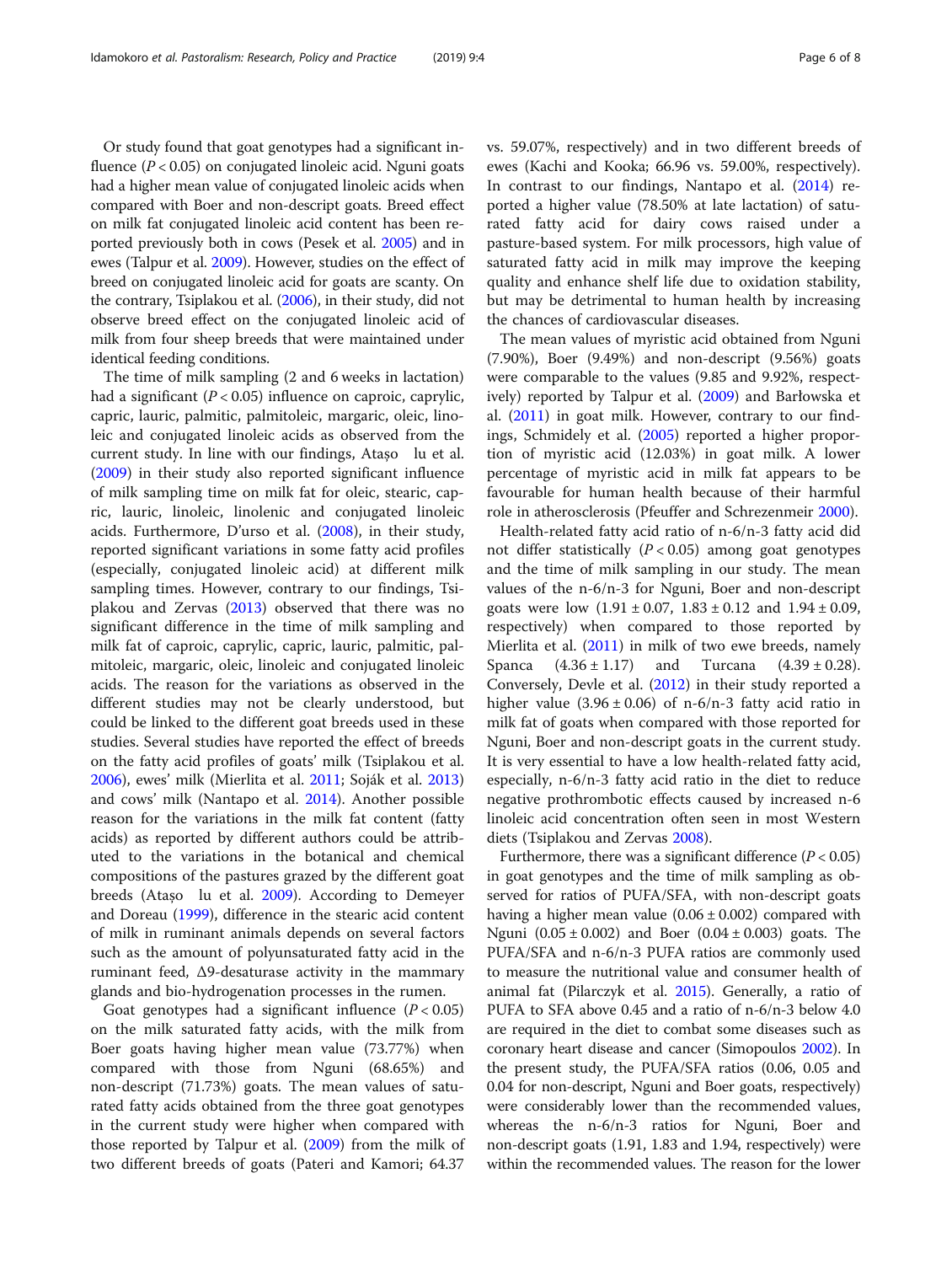<span id="page-6-0"></span>PUFA/SFA ratios from the observed goat genotypes and that of the recommended values could be due to differences in the location of study and variation in feed management (Renna et al. [2012\)](#page-7-0).

The atherogenicity index is a criterion for the level and interrelation of some fatty acids that may have atherogenic properties. There was no significant difference  $(P < 0.05)$  in atherogenicity index of Nguni, Boer and non-descript goat genotypes. However, the mean values obtained for atherogenicity index for Nguni, Boer and non-descript goats (2.34, 2.60 and 2.35, respectively) were in line with the results reported in previous studies for goats' milk (Bouattour et al. 2008). According to the findings by Tsiplakou et al. [\(2006\)](#page-7-0) and Renna et al. ([2012](#page-7-0)), milk from grazing goats had better quality parameters for human nutrition when compared with those fed with diets based on preserved forages and concentrates. The values of atherogenicity index observed for Nguni, Boer and non-descript goats may be related, for example, to the increased concentration of the conjugated linoleic acid content, which is now described as having anti-atherogenic properties (Cieslak et al. 2010). Diets with a high atherogenicity index and n-6/n-3 ratio are considered harmful to health (Tsiplakou and Zervas [2008](#page-7-0); Pilarczyk et al. [2015](#page-7-0)). It is important to have milk with lower values of these variables, which can counteract the effects of high omega-6 diets which is a typical characteristic of most countries in the west.

#### Conclusions

In this study, it was evident that goat genotypes and the time of milk sampling had a significant influence in the milk fat of Nguni, Boer and non-descript goats. This demonstrates the fact that goat genotypes markedly influenced the fatty acid profile in goat milk fat, with particular reference to linoleic, conjugated linoleic, α-linolenic and eicosopentaenoic acids, which are considered beneficial to human health.

#### Acknowledgements

The authors wish to thank Govan Mbeki Research Development Centre (GMRDC), University of Fort Hare, and the South African System Analysis Centre for their intellectual impact and financial assistance.

#### Funding

This research was sponsored by the Department of Science and Technology/ National Research Foundation (Project T359) and the DST/NRF collaborative postgraduate training programme (IUD: 92544).

#### Availability of data and materials

Kindly contact the author for data requests.

#### Authors' contributions

EMI and VM conceptualized and designed the work. EMI collected and analyzed the data. EMI and VM visualized the results. EMI wrote the paper. AJA, VM and AH provided laboratory facilities for analyzing the milk samples and financial support for the experiment. All authors read and approved the final manuscript.

#### Competing interests

The authors declare that they have no competing interests.

#### Publisher's Note

Springer Nature remains neutral with regard to jurisdictional claims in published maps and institutional affiliations.

#### Author details

<sup>1</sup> Faculty of Science and Agriculture, Department of Livestock and Pasture Science, University of Fort Hare, Private Bag X1314, Alice 5700, South Africa. <sup>2</sup>MPED Research Center, Department of Botany, University of Fort Hare, Alice 5700, South Africa. <sup>3</sup> Faculty of Natural and Agricultural Sciences, Department of Animal Science, University of Free State, P.O. Box 339, Bloemfontein 9300, South Africa.

#### Received: 16 September 2018 Accepted: 10 February 2019 Published online: 28 February 2019

#### References

- Atașoğlu, C., C. Uysal-Pala, and Y. Karagül-Yüceer. 2009. Changes in milk fatty acid composition of goats during lactation in a semi-intensive production system. Archiv Tierzucht 52: 627–636 archtierz.fbn-dummerstorf.de/pdf/2009/at09p627.pdf.
- Barłowska, J., M. Szwajkowska, Z. Litwi'nczuk, and J. Król. 2011. Nutritional value and technological suitability of milk from various animal species used for dairy production. Comprehensive Reviews in Food Science and Food Safety 10: 291–302. [https://doi.org/10.1111/j.1541-4337.2011.00163.x.](https://doi.org/10.1111/j.1541-4337.2011.00163.x)
- Bouattour, M.A., R. Casals, E. Albanell, X. Such, and G. Caja. 2008. Feeding soybean oil to dairy goats increases conjugated linoleic acid in milk. Journal of Dairy Science 91: 2399–2407. [https://doi.org/10.3168/jds.2007-0753.](https://doi.org/10.3168/jds.2007-0753)
- Chilliard, Y., and A. Ferlay. 2004. Dietary lipids and forage interactions on cow and goat milk fatty acid composition and sensory properties. Reproduction Nutrition Development 45: 467–492 [http://doi.org/10.1051/rnd:2004052.](http://doi.org/10.1051/rnd:2004052)
- Cieslak, A., J. Kowalczyk, M. Czauderna, A. Potkanski, and M. Szumacher-Strabel. 2010. Enhancing unsaturated fatty acids in ewe's milk by feeding rapeseed or linseed oil. Czech Journal of Animal Science 55: 496–504 [https://doi.org/10.](https://doi.org/10.17221/1704-CJAS) [17221/1704-CJAS.](https://doi.org/10.17221/1704-CJAS)
- D'urso, S., M.I. Cutrignelli, S. Calabro, F. Bovera, R. Tudisco, V. Piccolo, and F. Infascelli. 2008. Influence of pasture on fatty acid profile of goat milk. Journal of Animal Physiology and Animal Nutrition 92: 405–410. [https://doi.org/10.](https://doi.org/10.1111/j.1439-0396.2008.00824.x) [1111/j.1439-0396.2008.00824.x](https://doi.org/10.1111/j.1439-0396.2008.00824.x).
- Demeyer, D., and M. Doreau. 1999. Targets and procedures for altering meat and milk lipids. Proceedings of the Nutrition Society 58: 593–607. [https://doi.org/10.](https://doi.org/10.1017/S0029665199000786) [1017/S0029665199000786.](https://doi.org/10.1017/S0029665199000786)
- Devle, H., I. Vetti, C.F. Naess-Andresen, E. Rukke, G. Vegarud, and D. Ekeberg. 2012. A comparative study of fatty acid profiles in ruminant and non-ruminant milk. European Journal of Lipid Science and Technology 114: 1036–1043. <https://doi.org/10.1002/ejlt.201100333>.
- Folch, J., M. Lees, and G.H. Sloane-Stanley. 1957. A simple method for the isolation and purification of total lipids from animal tissue. Journal of Biological Chemistry 226: 497–509.
- Idamokoro, E.M., P.J. Masika, and V. Muchenje. 2016. Vachellia karroo leaf meal: A promising non-conventional feed resource for improving goat production in low-input farming systems of Southern Africa. African Journal of Range and Forage Science 33: 141–153. <https://doi.org/10.2989/10220119.2016.1178172>.
- Mierlita, D., St. Daraban, and F. Lup. 2011. Effects of breed on milk fatty acid profile in dairy ewes, with particular reference to cis-9, trans-11 conjugated linoleic acid. South African Journal of Animal Science 41: 223–231. [https://doi.](https://doi.org/10.4314/sajas.v41i3.4) [org/10.4314/sajas.v41i3.4.](https://doi.org/10.4314/sajas.v41i3.4)
- Mills, S., R.P. Ross, C. Hill, G.F. Fitzgerald, and C. Stanton. 2011. Milk intelligence: Mining for bioactive substances associated with human health. International Dairy Journal 21: 377–401. [https://doi.org/10.1016/j.idairyj.2010.12.011.](https://doi.org/10.1016/j.idairyj.2010.12.011)
- Mucina, L., and M.C. Rutherford, eds. 2011. The vegetation of South Africa, Lesotho and Swaziland. Strelitzia 19. Pretoria: South African Biodiversity Institute.
- Myburgh, J., G. Osthoff, A. Hugo, M. de Wit, K. Nel, and D. Fourie. 2012. Comparison of the milk composition of free-ranging indigenous African cattle breeds. South African Journal of Animal Science 42: 1–14. [https://doi.](https://doi.org/10.4314/sajas.v42i1.1) [org/10.4314/sajas.v42i1.1.](https://doi.org/10.4314/sajas.v42i1.1)
- Nantapo, C.T.W., V. Muchenje, and A. Hugo. 2014. Atherogenicity index and health-related fatty acids in different stages of lactation from Friesian, Jersey and Friesian  $\times$  Jersey cross cow milk under a pasture-based dairy system. Food Chemistry 146: 127–133. [https://doi.org/10.1016/j.foodchem.2013.09.009.](https://doi.org/10.1016/j.foodchem.2013.09.009)